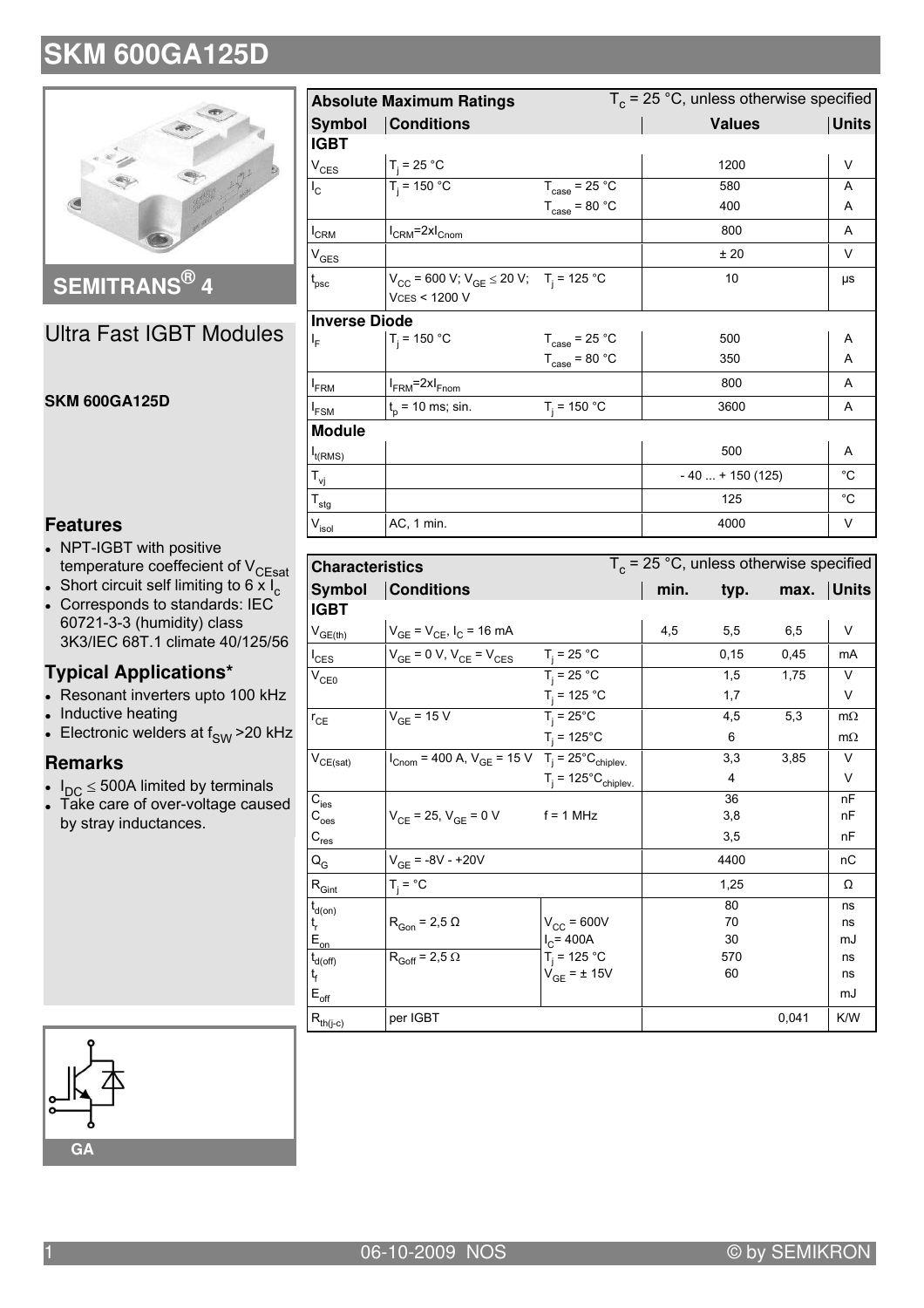

**SEMITRANS® 4**

### Ultra Fast IGBT Modules

#### **SKM 600GA125D**

| <b>Characteristics</b>                                    |                                                                                        |                           |          |       |       |                |  |
|-----------------------------------------------------------|----------------------------------------------------------------------------------------|---------------------------|----------|-------|-------|----------------|--|
|                                                           | <b>Symbol Conditions</b>                                                               |                           | min.     | typ.  | max.  | <b>Units</b>   |  |
|                                                           | <b>Inverse Diode</b>                                                                   |                           |          |       |       |                |  |
|                                                           | $V_F = V_{EC}$   $I_{Fnom} = 400$ A; $V_{GE} = 0$ V $T_i = 25$ °C <sub>chiplev</sub> . |                           |          | 2     | 2,5   | V              |  |
|                                                           |                                                                                        | $T_i = 125 °C_{chiplev.}$ |          | 1,8   |       | $\vee$         |  |
| $V_{F0}$                                                  |                                                                                        | $T_i = 25 °C$             |          | 1,1   | 1,2   | $\vee$         |  |
|                                                           |                                                                                        | $T_i = 125 °C$            |          |       |       | $\vee$         |  |
| $r_F$                                                     |                                                                                        | $T_i = 25 °C$             |          | 2,3   | 3,3   | $m\Omega$      |  |
|                                                           |                                                                                        | $T_i = 125 °C$            |          |       |       | $m\Omega$      |  |
| $I_{RRM}$                                                 | $I_F = 400 A$                                                                          | $T_i = 125 °C$            |          | 460   |       | $\mathsf{A}$   |  |
| $Q_{rr}$                                                  |                                                                                        |                           |          | 65    |       | μC             |  |
| $E_{rr}$                                                  | $V_{GE}$ = 0 V; $V_{CC}$ = 600 V                                                       |                           |          |       |       | mJ             |  |
| $\mathsf{R}_{\mathsf{th}(j\text{-}\mathsf{c})\mathsf{D}}$ | per diode                                                                              |                           |          |       | 0,09  | K/W            |  |
| <b>Module</b>                                             |                                                                                        |                           |          |       |       |                |  |
| $L_{CE}$                                                  |                                                                                        |                           |          | 15    | 20    | nH             |  |
| $R_{CC'+EE'}$                                             | res., terminal-chip                                                                    | $T_{\text{case}}$ = °C    |          | 0, 18 |       | $m\Omega$      |  |
| $R_{th(c-s)}$                                             | per module                                                                             |                           |          |       | 0,038 | K/W            |  |
| $M_{\rm s}$                                               | to heat sink                                                                           |                           | 3        |       | 5     | N <sub>m</sub> |  |
| $M_{t}$                                                   | to terminals                                                                           |                           | 2,5(1,1) |       | 5(2)  | Nm             |  |
| w                                                         |                                                                                        |                           |          |       | 330   | g              |  |

**Features**

- NPT-IGBT with positive temperature coeffecient of V<sub>CEsat</sub>
- Short circuit self limiting to 6  $\times$  I<sub>c</sub>
- $\bullet$  Corresponds to standards: IEC 60721-3-3 (humidity) class 3K3/IEC 68T.1 climate 40/125/56

### **Typical Applications\***

- Resonant inverters upto 100 kHz
- $\bullet$ Inductive heating
- Electronic welders at  $f_{SW}$  > 20 kHz

#### **Remarks**

- $\bullet$  $I_{DC} \leq 500A$  limited by terminals
- Take care of over-voltage caused by stray inductances.

This is an electrostatic discharge sensitive device (ESDS), international standard IEC 60747-1, Chapter IX.

\* The specifications of our components may not be considered as an assurance of component characteristics. Components have to be tested for the respective application. Adjustments may be necessary. The use of SEMIKRON products in life support appliances and systems is subject to prior specification and written approval by SEMIKRON. We therefore strongly recommend prior consultation of our personal.

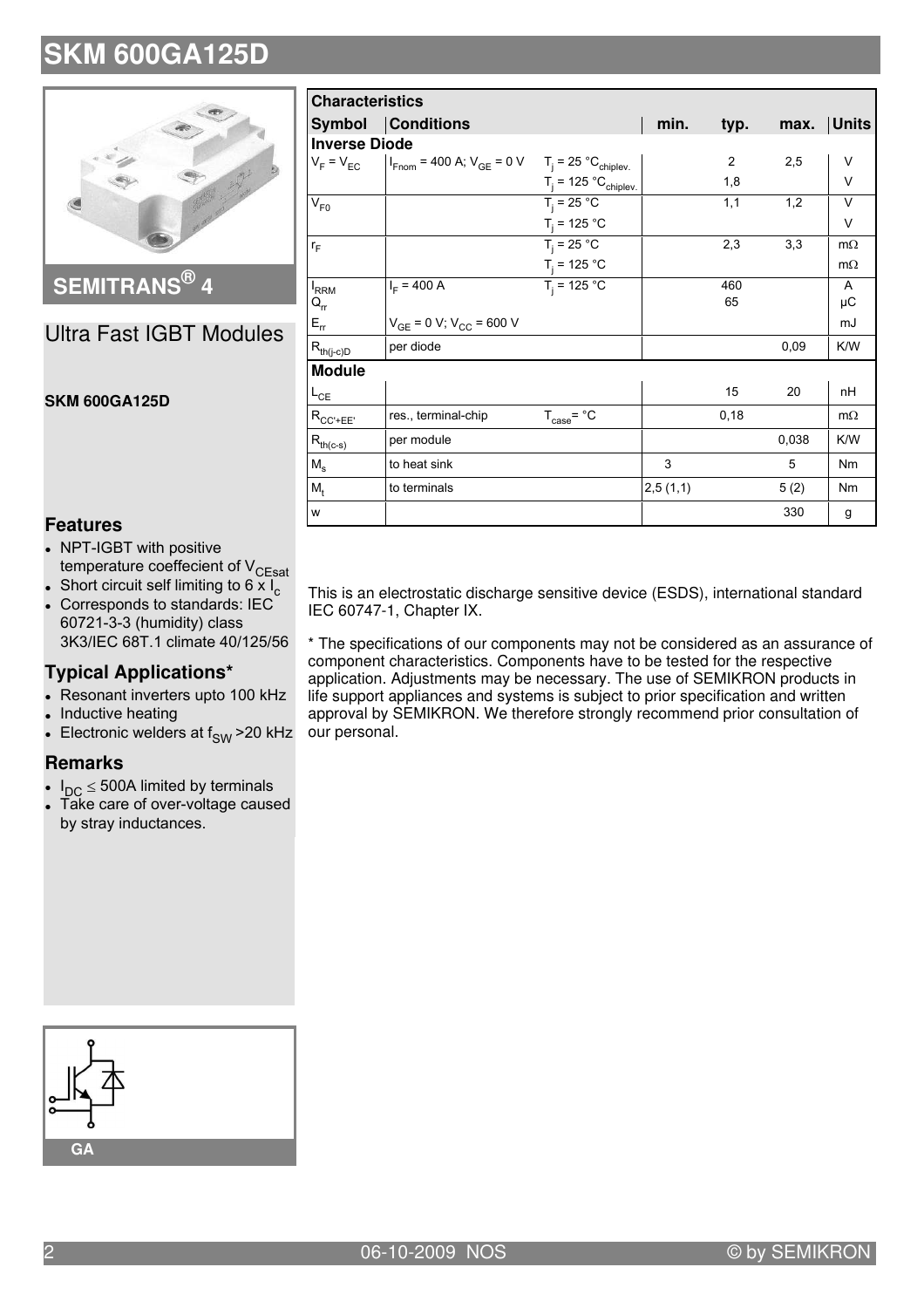

### **SEMITRANS® 4**

### Ultra Fast IGBT Modules

| $Z_{th}$                                                                                     |                   |               |              |  |  |
|----------------------------------------------------------------------------------------------|-------------------|---------------|--------------|--|--|
| <b>Symbol</b>                                                                                | <b>Conditions</b> | <b>Values</b> | <b>Units</b> |  |  |
|                                                                                              |                   |               |              |  |  |
| $\mathsf{Z}_{\mathsf{th}(\mathsf{j}\text{-}\mathsf{c})\mathsf{l}}^{\mathsf{Z}}$              | $i = 1$           | 29            | mk/W         |  |  |
| $\mathsf{R}_{\mathsf{i}}$                                                                    | $i = 2$           | 9             | mk/W         |  |  |
| $R_i$                                                                                        | $= 3$             | 2,6           | mk/W         |  |  |
| $R_i$                                                                                        | $= 4$             | 0,4           | mk/W         |  |  |
| $tau_i$                                                                                      | $= 1$             | 0,1043        | s            |  |  |
| tau <sub>i</sub>                                                                             | $= 2$             | 0,009         | $\mathsf{s}$ |  |  |
| $tau_i$                                                                                      | $= 3$             | 0,001         | $\mathbf s$  |  |  |
| tau <sub>i</sub>                                                                             | $i = 4$           | 0,0002        | $\mathbf{s}$ |  |  |
|                                                                                              |                   |               |              |  |  |
| $\mathsf{Z}_{\mathsf{R}_{\mathsf{i}}}^{\mathsf{th}(\mathsf{j}\text{-}\mathsf{c})\mathsf{D}}$ | $i = 1$           | 62            | mk/W         |  |  |
| $R_i$                                                                                        | $= 2$             | 23            | mk/W         |  |  |
| $R_i$                                                                                        | $= 3$             | 4,2           | mk/W         |  |  |
| $R_i$                                                                                        | $= 4$             | 0,8           | mk/W         |  |  |
| $tau_i$                                                                                      | $= 1$             | 0,0566        | s            |  |  |
| $tau_i$                                                                                      | $= 2$             | 0,0166        | ${\bf s}$    |  |  |
| $tau_i$                                                                                      | $= 3$             | 0,0015        | $\mathbf s$  |  |  |
| $tau_i$                                                                                      | $i = 4$           | 0,0002        | s            |  |  |

### **Features**

**SKM 600GA125D**

- NPT-IGBT with positive temperature coeffecient of V<sub>CEsat</sub>
- Short circuit self limiting to 6  $\times$  I<sub>c</sub>
- Corresponds to standards: IEC 60721-3-3 (humidity) class 3K3/IEC 68T.1 climate 40/125/56

### **Typical Applications\***

- Resonant inverters upto 100 kHz
- $\bullet$ Inductive heating
- Electronic welders at  $f_{SW}$  > 20 kHz

#### **Remarks**

- $I_{DC} \leq 500A$  limited by terminals
- Take care of over-voltage caused by stray inductances.

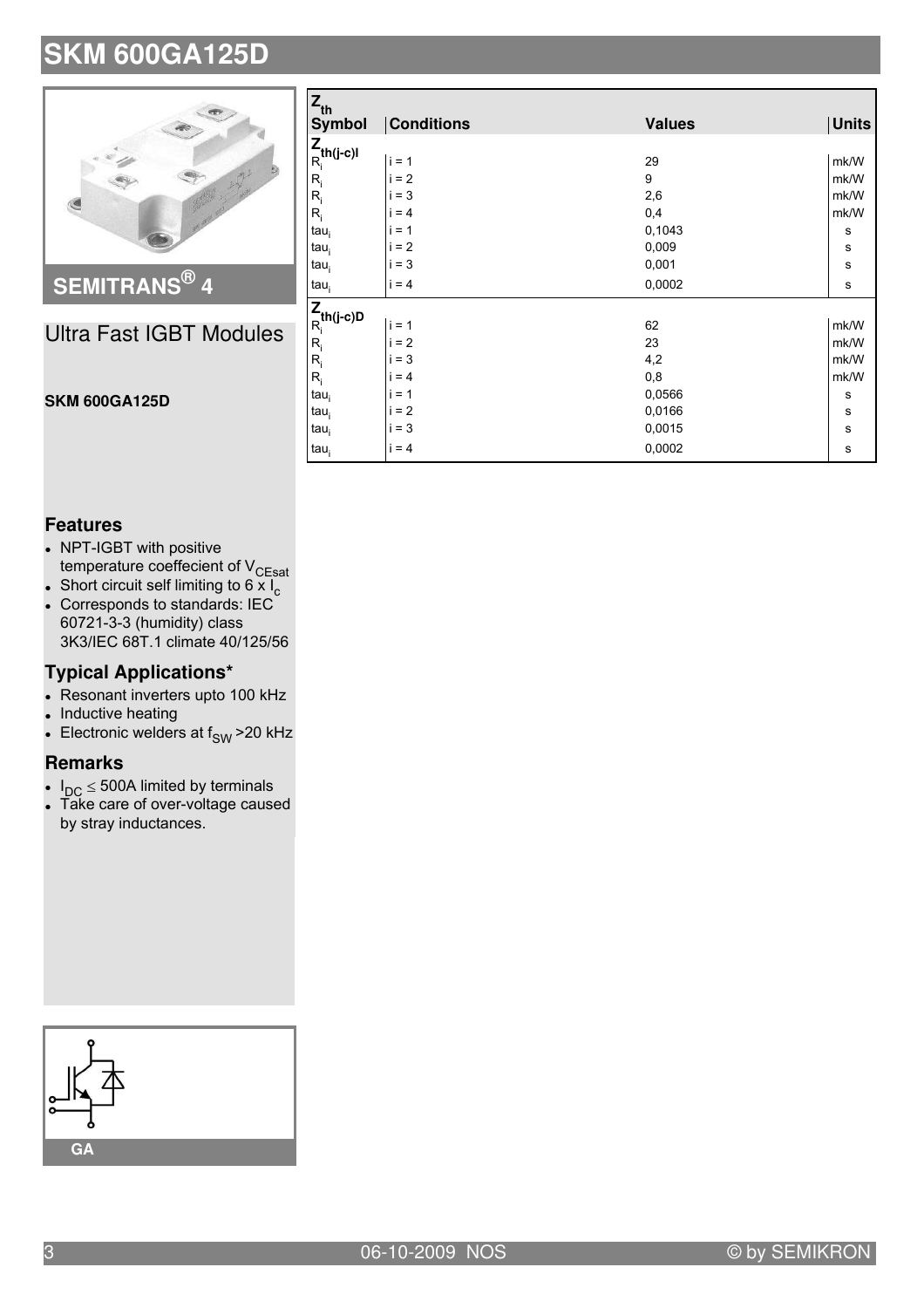









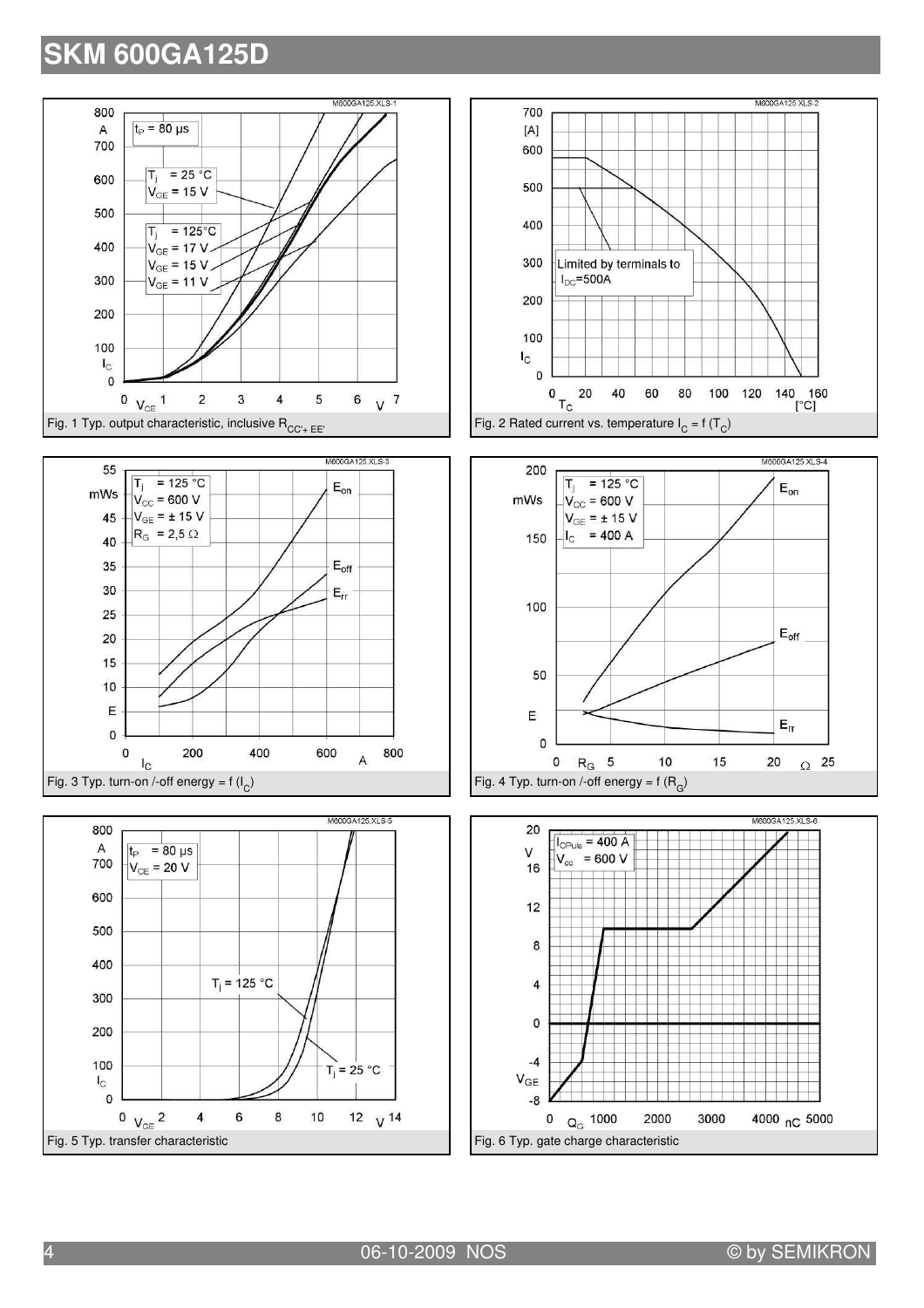









5 06-10-2009 NOS © by SEMIKRON